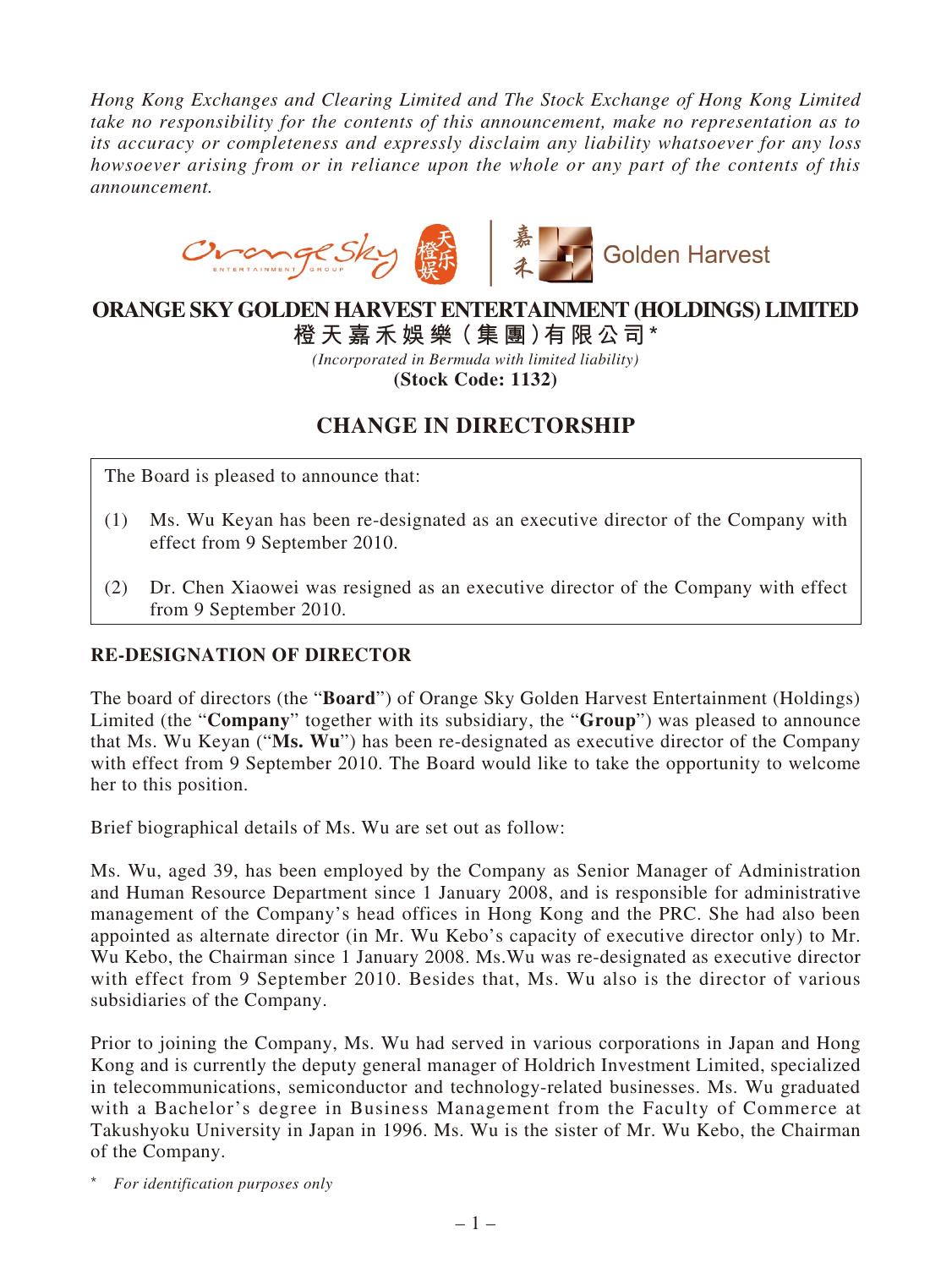As an Senior Manager of the company, Ms. Wu has entered into an employment agreement with the Company with effective from 1 January 2008, under which Ms. Wu receives an annual salary of HKD 540,800, with discretionary bonus and share options. The discretionary bonus is determined at the Company's discretion by reference to her individual performance and the Company's performance and subject to the approval by the Board. The Company may also grant share options from time to time to Ms. Wu as an incentive for her services during the term, provided that the maximum total number of share options granted to Ms. Wu during the term shall not be more than 1% of the entire issued share capital of the Company. The number of share options granted to Ms. Wu shall be subject to the approval by the Board of the Company. The emolument of Ms. Wu is determined by reference to industry norm and market conditions and with reference to her duties and responsibilities with the Company. As at the date of this announcement, Ms. Wu is interested in 700,000 share options of the Company. This employment agreement remains in force after the re-designation of Ms. Wu as executive director of the Company. Ms. Wu had not enter into any service agreement with the Company with respect to her appointment as an alternate director to Mr. Wu, and had not received any remuneration in her capacity as alternate director.

Ms Wu has entered into a separate service agreement with the Company as an executive director for a term of 3 years with effective from 9 September 2010. She will be subject to retirement by rotation and re-election at the next annual general meetings of the Company in accordance with the provisions of the bye-laws of the Company. However, Ms. Wu will not receive any remuneration in her capacity as an Executive Director.

Save as disclosed herein, as at the date of this announcement, (a) Ms. Wu has not held any directorship in other listed public companies in the last three years and does not hold any other positions within the Company or other members of the Group; (b) Ms. Wu does not have any relationship with any directors, senior management or substantial or controlling shareholders of the Company; (c) to the best of the knowledge, information and belief of the directors of the Company having made reasonable enquiry, there are no other matters concerning Ms. Wu that need to be brought to the attention of the shareholders of the Company nor any information to be disclosed pursuant to the requirements of Rule  $13.51(2)(h)-(v)$  of the Listing Rules; and (d) as at the date of this announcement, Ms. Wu does not have any interest in the shares of the Company within the meaning of Part XV of the SFO.

## **Resignation of Director**

Due to a sudden change in family circumstances, Dr. Chen Xiaowei ("**Dr. Chen**") has tendered her resignation as Executive Director. However, the Board wishes to retain her to contribute to the development of the Group's China business, and appoints Dr. Chen as the Co-Chief Executive Officer ("**Co-CEO**") of the Group with effect from 9 September 2010.

Dr. Chen will be based in Beijing to supervise and manage the Group's overall business in Mainland China and maintain relations with key business partners.